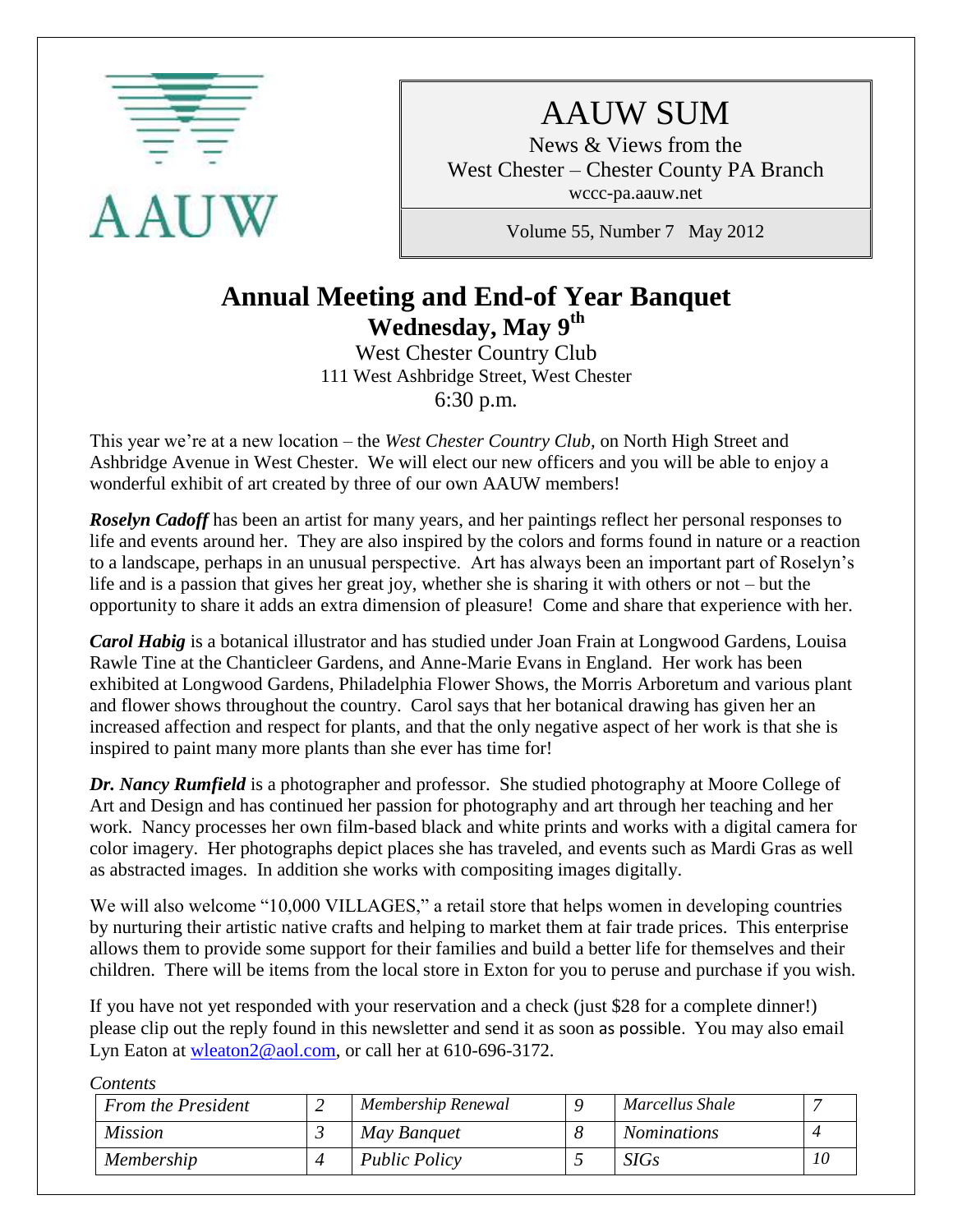# *From the President*

Dear Members,

Is it possible that May has arrived and with it our last regular membership meeting of the program year? It seems as though I was just writing a welcome letter to all of you in September! And if time is flying for us, imagine how quickly the life of a girl can be affected, even by little things that we might not appreciate right now.

This was brought home to me even more vividly at our recent GETT event when an eighth grade girl on my team commented that she had never before understood what work an engineer does – but after helping her group design a roller-coaster, she really wants to learn more about all the things engineers get involved with What a thrill that was for me, and I hope for her, too!

It is experiences such as that one that make me recommit my energies to AAUW. If even one girl is opened to new career possibilities; if even one woman is encouraged to speak out; if even one young woman is helped through a funding crisis – then this small piece of my contribution has been so very worthwhile!

Part of our success as an organization is in working to ensure that AAUW continues on and grows stronger as well. Our *March is Membership Month* campaign was an integral part of our efforts to grow our branch and I am happy to report that it has resulted in at least 3 new members already, with possibilities of 3 more very soon! I am confident that we can end this year with membership growth that is sustainable into the next several years.

Our *Pay Equity Bake Sale* on April 17 was another great success, not only because we helped the WCU Women's Center, but also because we attracted several university staff women to our table to discuss AAUW, and also recorded the contact information of several who may be interested in joining. We also signed-up 10 undergraduate women who are interested in being affiliate members, and engaged dozens of young men and women in

discussions about the continued existence of a Gender Pay Gap. One young man found it difficult to believe that Pennsylvania does not have an equal pay law until I was able to show him the voluminous, well documented research provided by AAUW.

Little victories are the foundation of bigger victories, and I count myself lucky to be on the front line of this battleground with AAUW as my supply chain. I hope that many more of you will be able to some day enjoy the thrill of experiencing the opening of a previously closed mind!

I look forward to working with all of you and with our new leadership to continue to move the AAUW forward!

Fran Pierce



Fran Pierce



Mark your calendar!



 *May Banquet*  Wednesday, 5/9/2012 at 6:30 PM

West Chester Golf and Country Club 111 West Ashbridge Street West Chester, PA *Details in this newsletter!*

Domestic Violence Center At the May meeting Sue Ciorletti will be collecting small denomination gift cards. Questions? Contact Sue at 610-344-0245. Thank you for your support.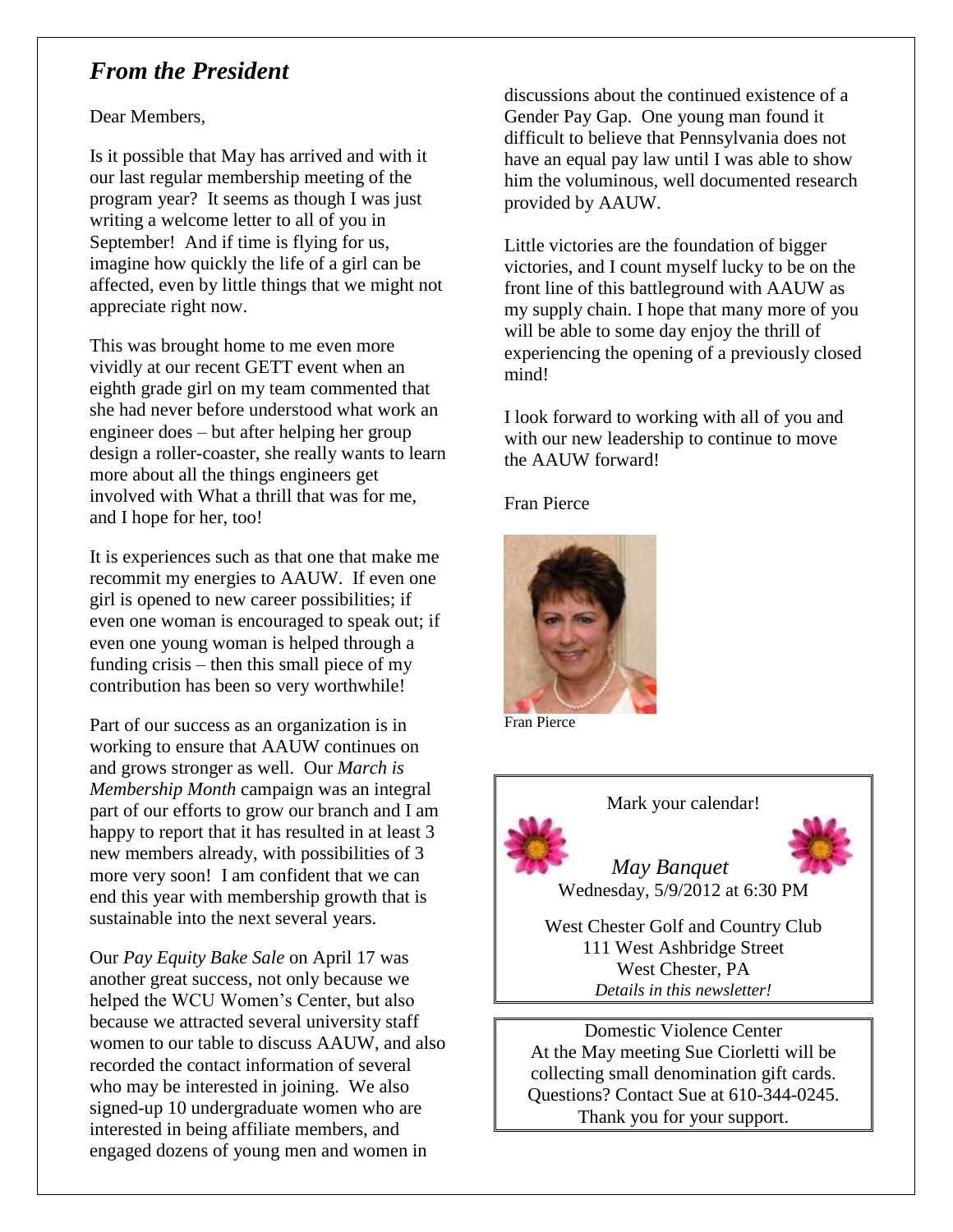*AAUW Mission Statement AAUW advances equity for women and girls through advocacy, education, philanthropy, and research.*

| Norma George                   | Newsletter Co-Editor                           |  |  |  |
|--------------------------------|------------------------------------------------|--|--|--|
| 610-872-7567                   | ngeorge@cheyney.edu                            |  |  |  |
| Nancy Rumfield                 | Newsletter Co-Editor                           |  |  |  |
| 610-399-0388                   | nrumfield@gmail.com                            |  |  |  |
|                                |                                                |  |  |  |
| Newsletter email               | <u>aauwsumnews@gmail.com</u>                   |  |  |  |
| Fran Pierce                    | <b>Branch President</b>                        |  |  |  |
| 610-594-0625                   | franpierce@verizon.net                         |  |  |  |
|                                | Program Vice President                         |  |  |  |
| Elaine Burgess<br>610-383-7018 | danb@chesco.com                                |  |  |  |
|                                |                                                |  |  |  |
| <b>Nancy Dore</b>              | Program Vice-President                         |  |  |  |
| 610-725-0459                   | 4 dores @comcast.net                           |  |  |  |
| <b>Barbara</b> Leone           | Membership Vice-President                      |  |  |  |
| 610-429-4520                   | leone219@verizon.net                           |  |  |  |
|                                | Linda Lang Recording & Corresponding Secretary |  |  |  |
| 610-738-9678                   |                                                |  |  |  |
|                                | lindalang@comcast.net                          |  |  |  |
| Rosemary MacDonald             | <b>Financial Officer</b>                       |  |  |  |
| 610-296-5474                   |                                                |  |  |  |
| rosemary.macdonald@verizon.net |                                                |  |  |  |
| http://wccc-pa.aauw.net        |                                                |  |  |  |

### **Guidelines for AAUWSUM**

1. Deadline for articles is the  $10<sup>th</sup>$  of the month unless noted in newsletter.

2. Board will develop outline/plan for newsletter.

3. Copies of each article must be sent to the President.

4. Articles should be less then 340 words (1 column in 12 pt.) and sent as .doc (Word) files whenever possible.

5. Program information should be available for publication in the month prior to the event.

6. SIG information should be specific (when, where, leader, contact info., program or book). 7. Photos should be sent in .jpg format and

should be the best quality possible. Leave cropping to the editors when possible.

8. Editors must keep newsletter to 10 pages or less (5 printed front and back).

9. Editors must consult with President or designee if newsletter is too long.

10. Circulation Chair will determine number of copies to be printed.

11. Board will review and decide list of Friends who receive printed copies.

12. The newsletter should go to the printer by the  $25<sup>th</sup>$  of the month. Copies should include the Circulation Manager, Person who distributes the e-mail version, and, if requested, other named designees.

### **Help AAUW Save Money**

Each year our editors put together eight informative, attractive, and news filled issues of our AAUW SUM newsletter. At current prices, printing and mailing costs exceed \$1.50 a piece per issue, costing over \$12.00 per member per year. For several years, many AAUW members have received their copies via e-mail. Through e-mail they receive the news as soon as it is published. By eliminating the paper copy, they are also making a contribution to a greener environment. If you are not already receiving AAUW SUM via e-mail and would be willing to do so, please contact Fran Pierce at [franpierce@verizon.net.](mailto:franpierce@verizon.net)

#### *We need your News!*

The co-editors of AAUW SUM, are delighted to bring you this issue of the AAUW SUM newsletter, but … *We continue to need input from members!!* Please send *articles* as Word documents. Forward your news articles to the *gmail account:* [aauwsumnews@gmail.com,](mailto:aauwsum@gmail.com) indicating the topic and month in the subject box and cc the President. Norma and Nancy share access to this account, it keeps their work mailboxes from getting filled and makes the process of collaborating easier.

Remember that articles for a given month of the newsletter are due on the 12th of the preceding month*.* Please provide all necessary information with your submission.

### **Get Your Keystoner Online!**

The *Keystoner is the State AAUW Newsletter switch to receiving it online.* You will receive an e-mail notice of the posting with a table of contents and a link to a downloadable copy. Help the environment and the state organization, plus no waiting for delivery. Archived issues also. To sign up just fill in the blanks at: <http://www.aauwpa.org/keystoner.htm>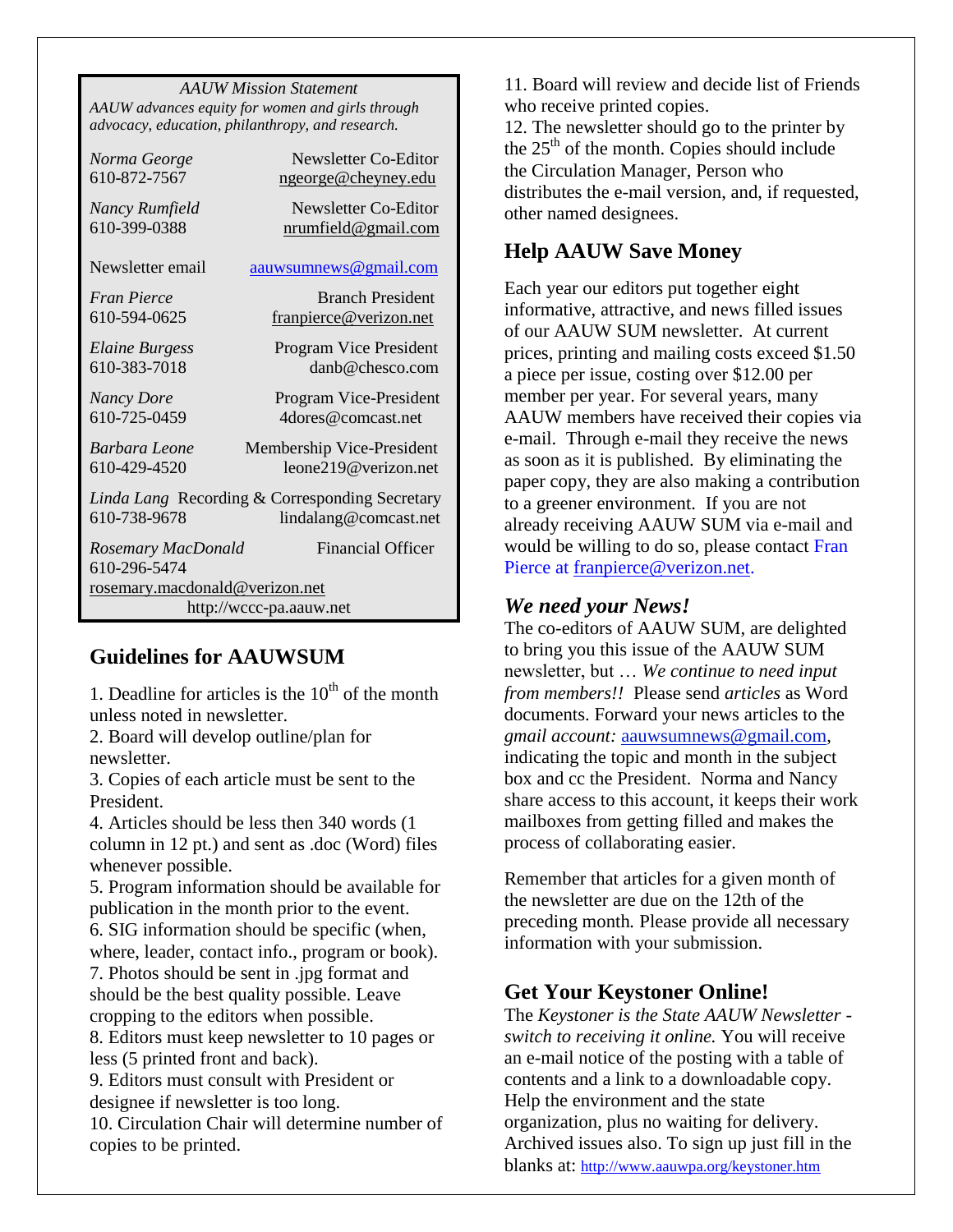# **Membership**

*Welcome to our newest member!*

Dr. Tammy Russell Assistant Professor and Academic Advisor West Chester University

236 Corwen Terrace West Chester, PA 19380

E-mail: deltast2@yahoo.com Interests: Fundraising, GETT

# **Nominations for Offices**

Here is a list of those who have graciously offered to run for offices for next year. - Co-President - Sandra Kwisz

- Co-Vice President: Programs - Jean Speiser

- Vice President: Membership - Mary Jane Schultz

- Treasurer - Molly Scott

- Bylaws Chair - Jean Speiser

# **Students Today for a Better Tomorrow**

Since 1996 *Chester County Futures* has provided academic, mentoring, and scholarship support to hundreds of highly motivated and deserving public high school students of limited means. *Chester County Futures* provides a helping hand to students so that they may succeed in high school and beyond into post-secondary education.

Over the years *Futures* has grown exponentially, from initially serving only two school districts expanding to five: Coatesville, Oxford, Kennett Square Consolidated, West Chester and Phoenixville. *Futures* recently implemented a middle school initiative, "Futures Ahead" at West Chester Fugett, Kennett and Phoenixville Middle Schools. *Futures* is proud to be currently serving over 500 students, 421 from  $6<sup>th</sup>$  through  $12<sup>th</sup>$  grade and 113 in college. The success of the program is evidenced through their 90% college entry rate.

The program consists of after school classes with grade specific curriculum focusing on college access and valuable life skills. Through the program, students are exposed to SAT prep, college research, college application process, financial aid information, college visits and other meaningful activities to assist with the complete college access process. Mentoring is another component of the program, and is offered in several ways. Oneto-one mentoring, matching a caring adult volunteer with a student on a one to one basis; or Talent Bank Mentoring, involving individuals who work with students in a group setting to discuss career fields or other areas of expertise. In addition, *Futures* recruits volunteer adult tutors to help students who may be struggling in a particular subject. If you are interested in volunteering with our worthwhile organization, please be in touch – my information is listed below.

*Futures* is excited to be celebrating its  $15<sup>th</sup>$  year of helping youth in Chester County to achieve their goals and follow their dreams for a better tomorrow.

Mary Bienkowski Mentor Recruiter/Coordinator [610/787-9045](tel:/610%2F787-9045) *Chester County Futures* 704 Haywood Drive Exton, PA 19341 [www.ccfutures.org](http://www.ccfutures.org/) *Preventing Poverty Through Education*



Students at *Futures* Expo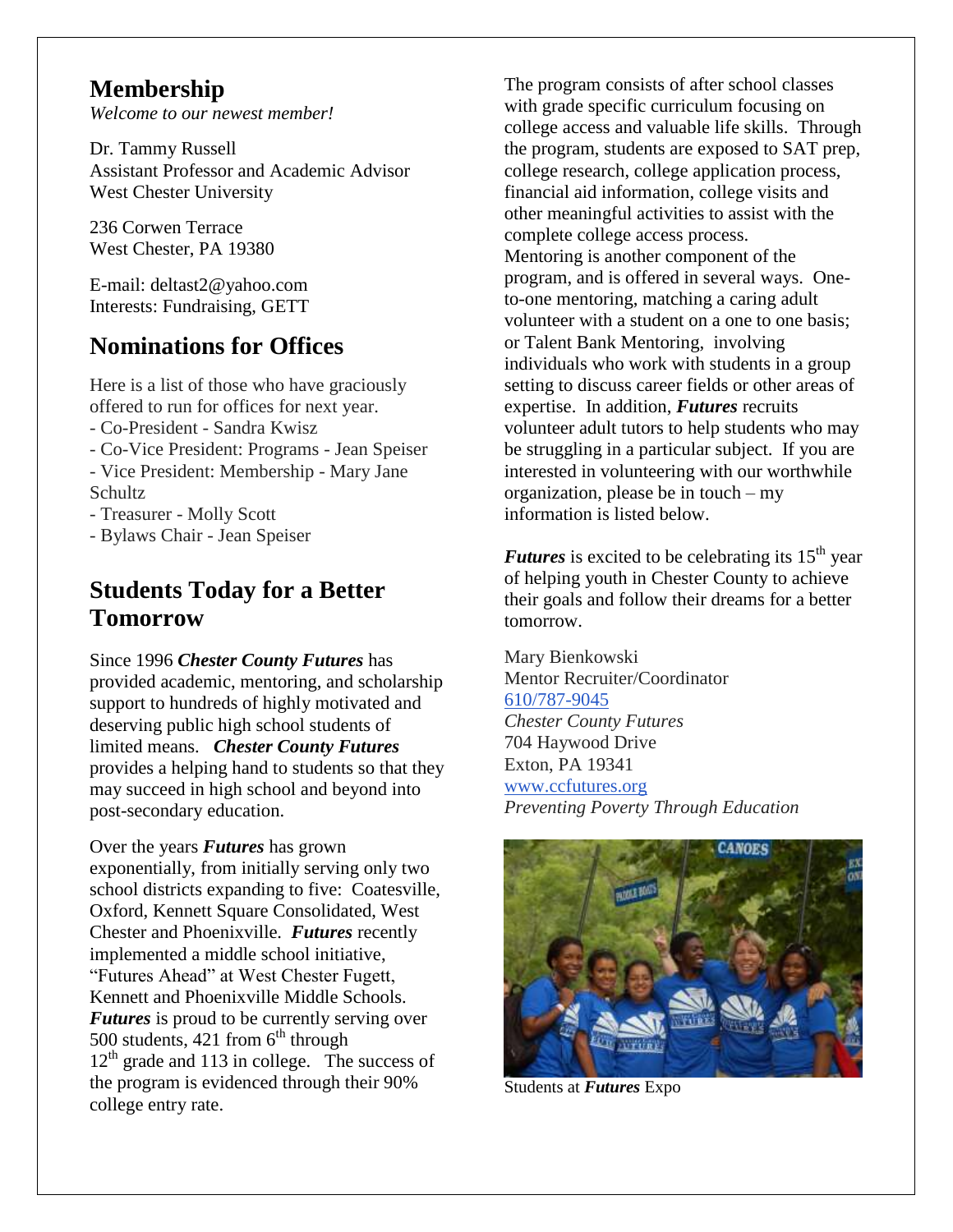# **Legislation and Public Policy (LAPP)**

By Ann Duerr

AAUW believes a strong, free public education system is the foundation of a democratic society. Voters also rank education as an extremely important election issue.

But the current state budget slashes spending for public education by hundreds of millions of dollars and Governor Corbett has proposed tens of millions in additional cuts for the budget that starts July 1.

-The Chester County Coalition for Public Education, a nonpolitical group working to find solutions and support legislation that improves public schools and institutions of higher learning, plans a massive rally in May as the legislature moves into budget negotiations.

Contact *wwwpsea.org/enough* for a sample letter to send to your legislators; includes facts regarding the budget.

**Chester County Library** provides access to the Consumer Health Complete database through PA Public Libraries. The helpful staff will assist you in finding quality, relevant and reliable online health resources. Mark your calendar for May 20 from 1pm-4pm to celebrate Healthy Minds, Healthy Bodies at Community Day held at Chester County and Henrietta Hankin Branch Libraries. Share your positive library story with your legislators, friends and neighbors.

The LWV Legislative 2012 Directory covers representatives in Washington, DC, Harrisburg and West Chester. If you want a copy that contains information about Chester County legislators, please let me know. *Project Vote Smart* and *FactCheck* websites provide information to keep up on US and state candidates, ballot issues, legislation and checking the facts.

According to AAUW Executive Director Linda Hallman, the wage gap hasn't moved significantly in nearly a decade, with the average for women at

just 77 percent of what their male counterparts earned last year. The AAUW booklet, *The Simple Truth about the Gender Pay Gap*, examines racial and ethnic (SP) differences. White and Asian women earn, respectively, 82 percent and 88 percent of white men's earnings. African American and Hispanic women earn much lessjust 70 percent and 61 percent on average.

Check out AAUW Websites: [www.aauw.org](http://www.aauw.org/) [www.aauwpa.org](http://www.aauwpa.org/)

wccc-pa.aauw.net

## **Equal Pay Day Sale** By Ann Duerr

On Tuesday, April  $17<sup>th</sup>$  AAUW West Chester-Chester County helped the WCU Women's Center and Association for Women's Empowerment (AWE) celebrate Equal Pay Day by hosting a successful bake sale at the Sykes Student Union Lobby. Many customers were educated by selecting a ticket from a bowl which indicated payment for the baked goods according to discrepancy in the pay earned by the indicated group. Hispanic women earn only 60% of what a white male earns on average, so by selecting a ticket marked Hispanic women, baked goods cost only \$.60 as compared with the ticket marked white male costing a \$1.00. On average women earn \$.77 for every dollar men earn. The money raised, \$90, goes toward university membership with AAUW. Much information was provided through conversation, handouts, signs, banners pointing out the history of the inequality, and the booklet, *The Simple Truth about the Gender Pay Gap*.

Thank you to Commissioner Kathi Cozzane, Stephannie Beemer McLimans and Deb Woolson representing Senator Dinniman's office for attending and providing support.

Thank you to the supporters from the Women's Center and Association for Women's Empowerment: Dr. Adale Sholock, Diana Colon, Zuri Stone, Josh Bills, Kelly Crodian, Suelee Tang, and Whitley Harbold.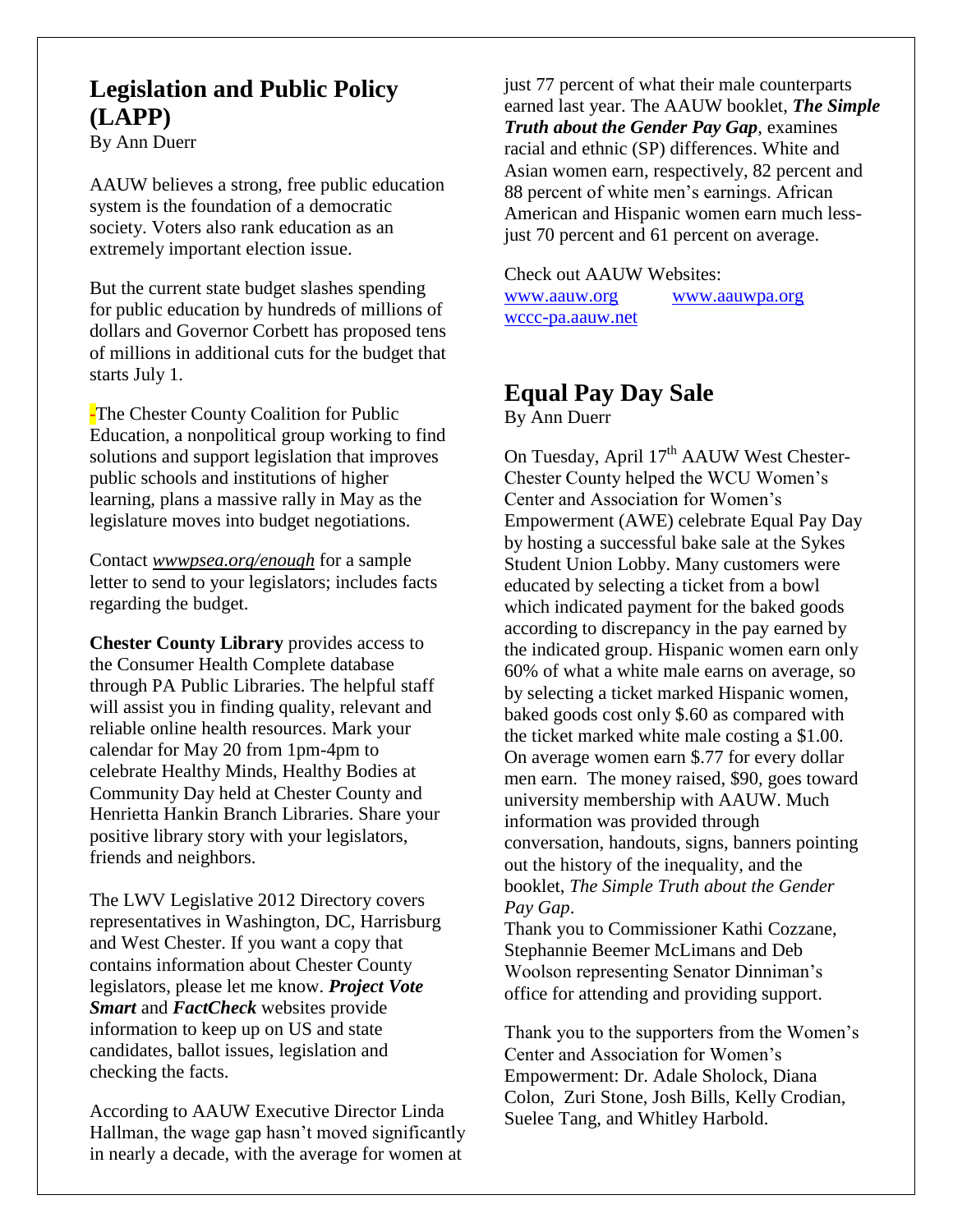Many thanks to the AAUW bakers and supporters: Fran Pierce, Peggy Staarman, Mary Dorsey-Bunnell, Marie Dunne, Marge Reid, Patti Barker, Mimi Jones, Elaine Burgess, Molly Scott, Nancy Dore, Sandy Alexander, Cathy Palmquist, Leslie Wachob. Sandi Kwisz, Sue Johnson, Donna Eaves, Nancy Rumfield and Ann Duerr.

# **Libraries Have the Power to Move** *PA Forward*

By Peggy Wadsworth

Americans are increasingly concerned about their health and wellness. Baby Boomers began turning 60 in 2006, and with that came a surge in the need for information both about staying well and battling disease.

In this edition of AAUW SUM we are focusing on **Health Literacy**, one of the five 21<sup>st</sup> Century literacies identified in the Pennsylvania Library Association's *PA Forward* initiative. The purpose of the initiative is to highlight that given the right support, libraries would continue to be the community centers of information, technology and learning that would fuel educational and economic opportunity for all of our citizens.

The member libraries of the Chester County Library System (CCLS) play a critical role in providing both access to information and information expertise to health-conscious consumers looking for accurate and often hardto locate information about health decisions. The CCLS envisions a community in which residents are empowered to be effective partners with their healthcare providers and live longer and more productive lives.

Having accurate information is a key factor in a person's ability to achieve and maintain good health. The Pew Foundation's Internet & American Life Project reports that more and more people are turning to the Internet for health information – more than 75 million people are seeking health information online each year. However, only 25 percent are using good research techniques to ensure that the

information they find is accurate, timely and trustworthy.

Trained staff is available at the libraries to help customers with their health-related research needs. Free computer classes offered at the libraries can help customers become more skilled in using the Internet effectively, and to find the information they need to live healthier lives.

Many of the libraries offer health-related programs. For instance the Chester County and Henrietta Hankin Branch Libraries, in an effort to provide the community with access to information and community resources related to healthy lifestyles and fitness, launched a *Healthy Minds, Healthy Bodies* initiative.

As part of this initiative, the Libraries will be celebrating *Healthy Minds, Healthy Bodies* at Community Day on May 20, 2012 from 1-4 p.m. with a FREE fun filled afternoon of healthy activities, snacks and information. The initiative continues through the year with [programs](http://www.ccls.org/assets/pdfs/CommunityDayBooklet.pdf) about choosing healthy foods, increasing physical activity, reducing stress, nurturing a connection to the outdoors, etc. Pick up a [program](http://www.ccls.org/assets/pdfs/CommunityDayPassport.pdf) at the Chester County or Hankin Branch Libraries or download at [www.ccls.org/healthy](http://www.ccls.org/healthy)

The Chester County Library System is committed to building a healthier future for its community through better access to information and understanding about prevention, medical conditions, and medications.

So let's move *FORWARD* together with the rest of Pennsylvania, so that we can continue to be the healthiest, wealthiest and wisest County in the Commonwealth. The Chester County Library System is here to partner with you; **READ, CONNECT, DISCOVER** what we have, and help us spread the word.

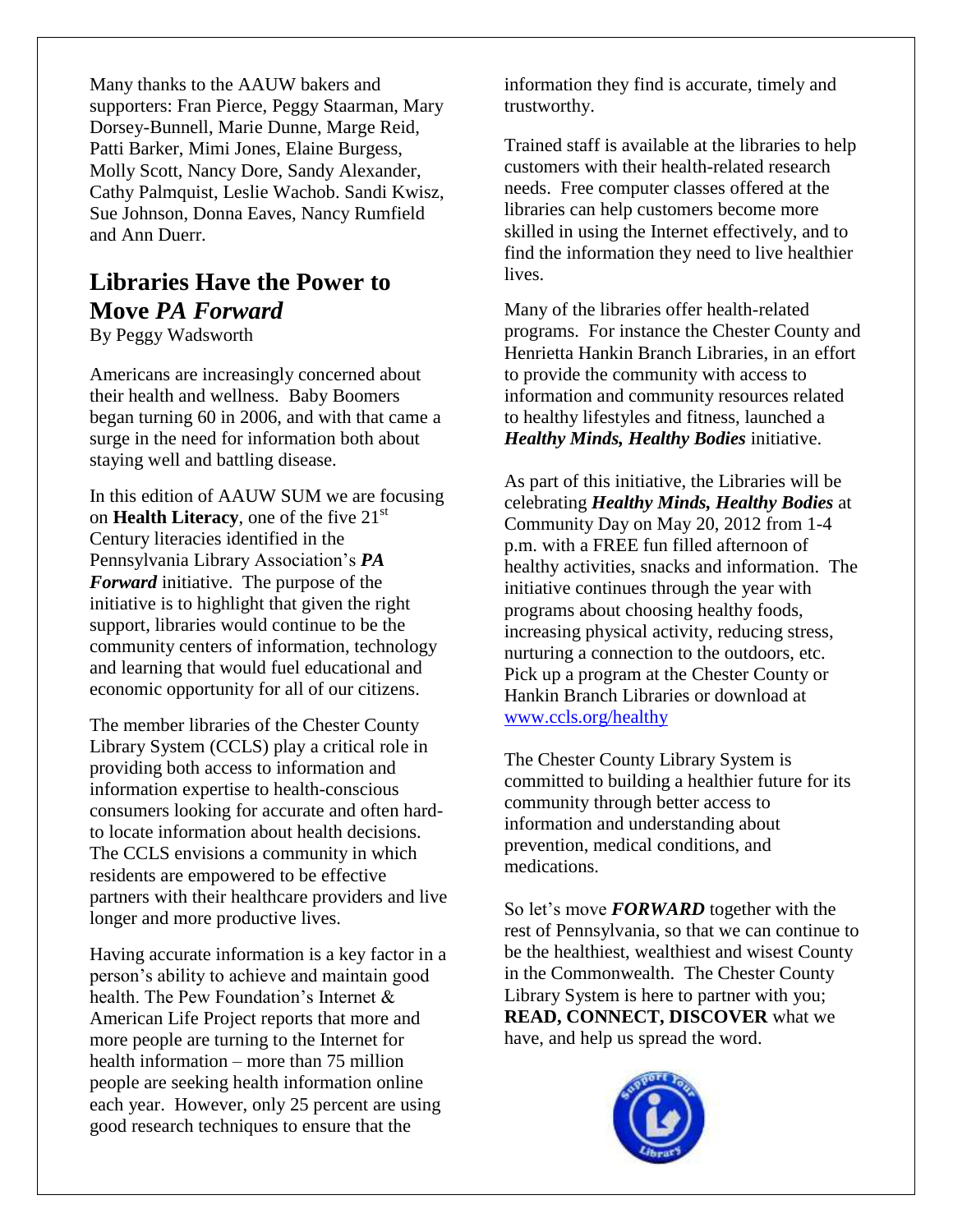

# **Marcellus Shale - Where To Find The Latest Information**

By Peggy Staarman

The League of Women Voters' website and the Philadelphia Inquirer are the sources for the following information about Marcellus Shale:

 Ecological surveying and permitting takes about nine months for a Marcellus well. After the well has been drilled and fracked, companies must reclaim sites and have a new vegetation inspection by the DEP.

• An Act 13 lawsuit has been filed by 7 municipalities along with a Monroeville doctor and members of the Delaware Riverkeepers Network. The lawsuit that sues the state claims the new drilling law hinders their ability to protect residents by restricting how they craft zoning rules for gas drillers. The case will get a hearing on April 11.

 A preliminary report from Ohio's Department of Natural Resources claims that a deep injection well caused a 4.0 earthquake . A leaking gas pipeline inside a Williams Energy gas compressor station linked to at least 10 Marcellus Shale wells in Susquehanna Company probably caused a March 29 explosion that ripped off the roof of the station. A gap in federal law keeps the station exempt from oversight. Apparently a gas safety inspector from the PUC was not allowed to continue his investigation into possible violations of gas safety rules because the station was in a rural area known as Class 1, outside of its regulatory reach. The gas industry has worked tirelessly to defeat repeated attempts by Congress and safety advocates to eliminate that exemption. The DEP is conducting its own investigation, but it does

not enforce gas safety regulations; it oversees emissions standards. Apparently, the DEP told Williams not to restart the compressor without its permission, but the company began running it anyway a day or two later. The agency hasn't determined if it will fine Williams. Williams has applied for permits to build three more compressor stations nearby.

 Because natural gas prices have plummeted from their high levels a few years ago, the legislature's delay in imposing impact fees may generate less revenue than expected.

• Matt Damon will be starring in an antifracking film entitled Promised Land. Josh Fox is making a follow-up documentary, Gasland 2, about the possible dangers of hydraulic fracking.



e from:

[http://www.cleanair.org/program/outdoor\\_air\\_pollution/](http://www.cleanair.org/program/outdoor_air_pollution/marcellus_shale) [marcellus\\_shale](http://www.cleanair.org/program/outdoor_air_pollution/marcellus_shale)

Imag

### **Ways and Means**

*Recyclables -*Don't forget to bring your old ink cartridges to meetings. We have made over \$100 to date through this endeavor and it is *Green*. To participate in any of our fundraisers, please contact Leslie Wachob at 610-458-1837 or [rbs857@yahoo.com](mailto:rbs857@yahoo.com)

#### **Did you know….**

*Recycling Services Inc. in Pottstown* – A non-Profit that recycles almost anything and even sells items made from recycled materials: [http://www.recyclingservices.org](http://www.recyclingservices.org/)

**Chester County Hazardous Household Waste 2012 Events**:

http://www.chestercountyswa.org/DocumentCe nter/Home/View/405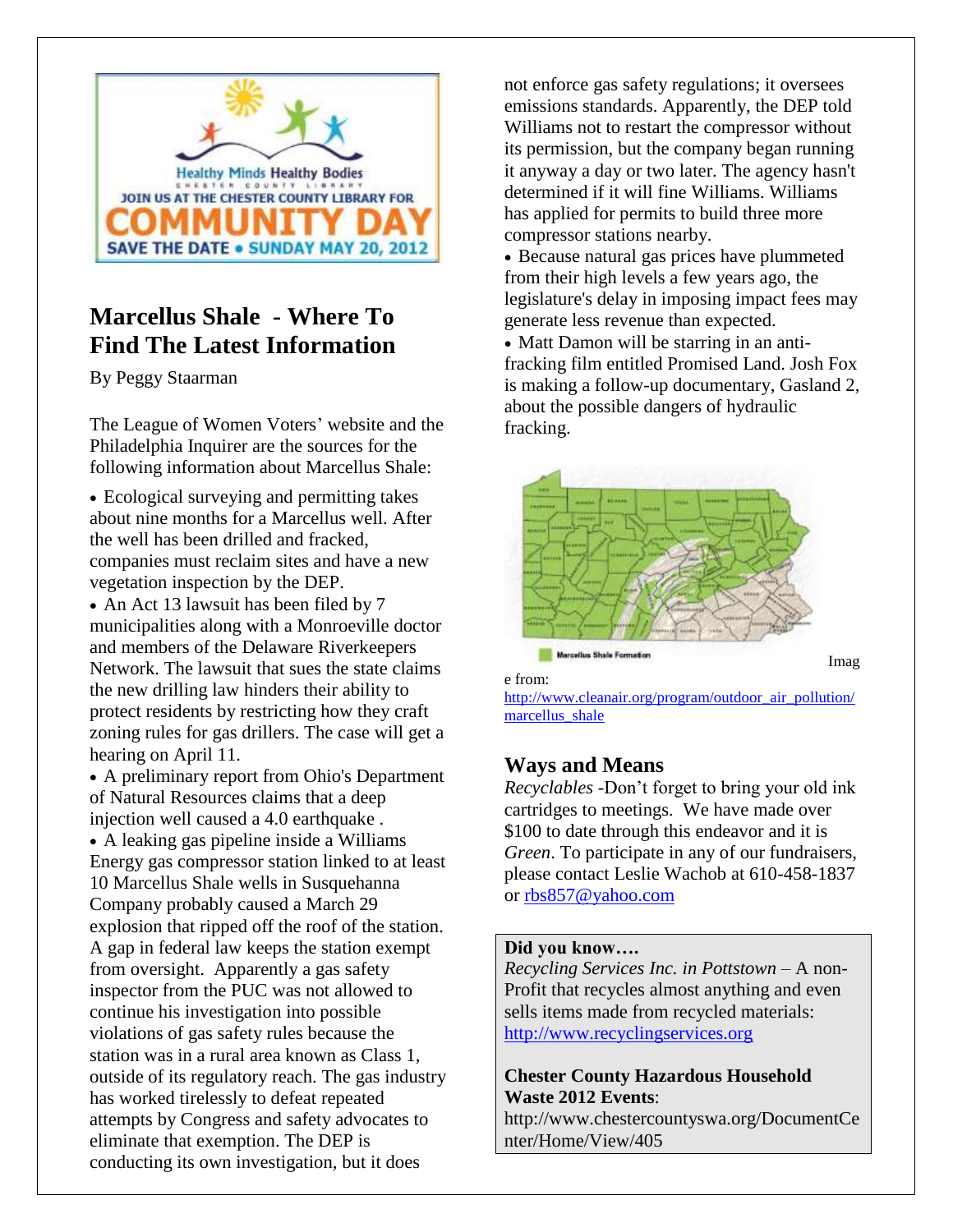# (Please bold this line) *AAUW Annual Banquet* Wednesday, May 9th at 6:30 pm

West Chester Country Club 111 West Ashbridge Street West Chester, PA 19380 (Corner of North High & Ashbridge Sts.)

Join your AAUW friends for our Annual Meeting and this year's exciting program featuring an exhibit of art by three of our own branch members, PLUS a presentation by "10,000 Villages," an organization that helps women in developing countries to support themselves and their families by providing a fair market for their crafts and artwork.

Don't forget to *Bring A Guest* and receive a free entry in our Membership Development Raffle!

Select from the following two entrees:

- *Chicken Italiano*—boneless breast stuffed with prosciutto, roasted red pepper and provolone cheese. Served with balsamic reduction.
- *Salmon Filet Imperial*—with dill buerre blanc

Entrees will be accompanied by salad, sautéed mixed seasonal vegetables, rosemary roasted potatoes, rolls and butter, coffee or tea, and chocolate mousse for dessert.

*Total Cost:* \$28.00 per person, which includes meal, tax, and gratuity. Alcoholic beverages will be extra and available at the bar adjacent to the banquet room.

Please feel free to bring a guest. The deadline for RSVP to Lyn Eaton is Thursday, May 3, 2012. See reservation form below. Please contact Lyn [wleaton2@aol.com](mailto:wleaton2@aol.com), or 610-696-3172 if you have any questions.

### Reservation for May Banquet *Deadline is May 3, 2012*

*Please send your RSVP to*: Lyn Eaton, 1389 Station Place, West Chester, PA 19380-1333

Checks should be made out to: AAUW, West Chester, Chester County Branch

| Chicken<br>Salmon |
|-------------------|
|                   |
| Chicken<br>Salmon |
|                   |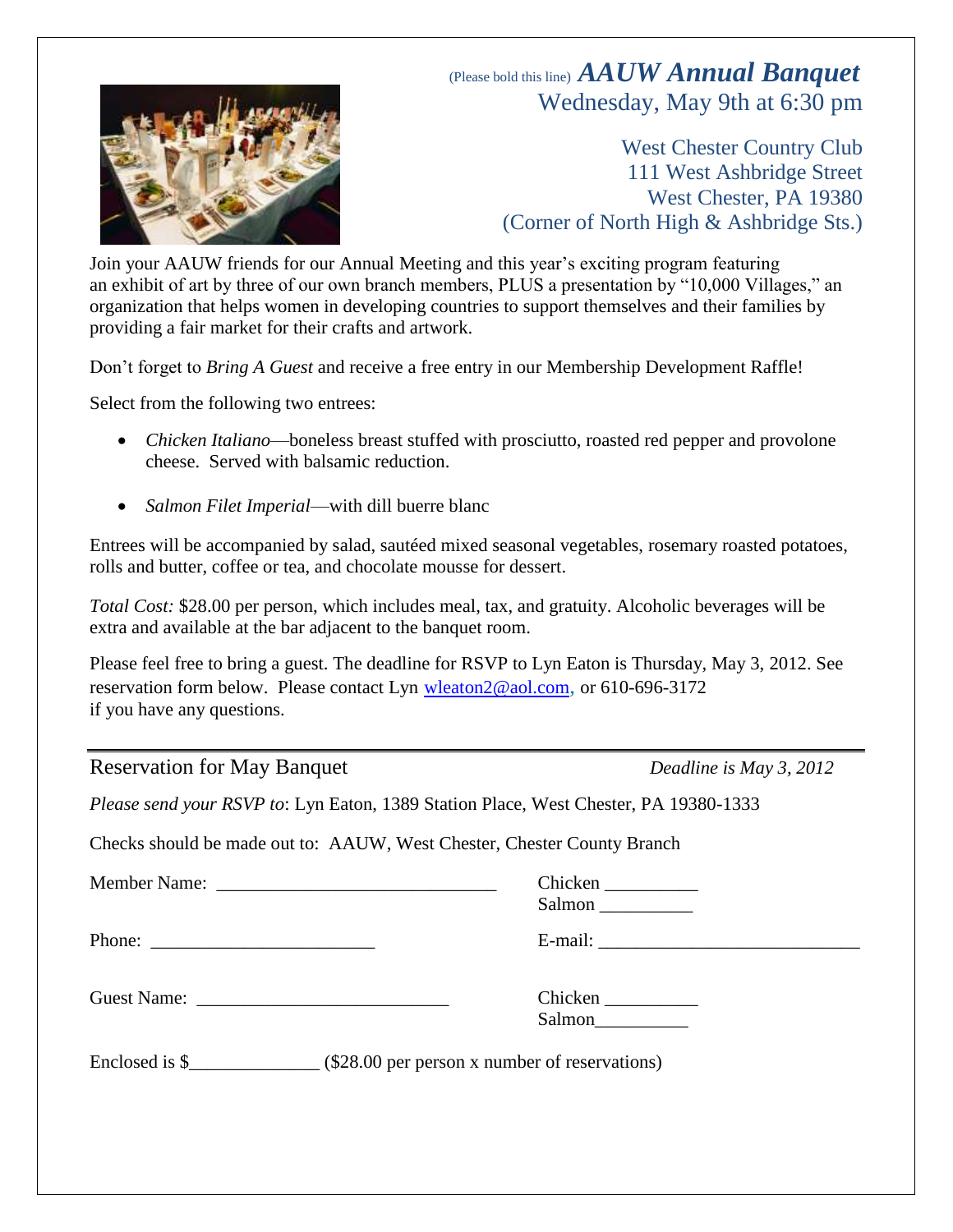| Last                              | First   |                                    | "Maiden" Name  |
|-----------------------------------|---------|------------------------------------|----------------|
| Preferred first name for handbook | Name of |                                    |                |
|                                   |         |                                    | Spouse/Partner |
|                                   |         | (if you choose to include him/her) |                |
|                                   |         |                                    |                |
|                                   |         |                                    |                |
|                                   |         |                                    |                |
|                                   |         |                                    |                |

| AAUW Bylaws require that you have at least an Associate's Degree. If you do but you prefer not to list your college and other<br>information above, please check here to verify that you do have a degree. |  |  |
|------------------------------------------------------------------------------------------------------------------------------------------------------------------------------------------------------------|--|--|
|                                                                                                                                                                                                            |  |  |
|                                                                                                                                                                                                            |  |  |
| Will you take the newsletter via e-mail? Yes____ use e-mail address above. No ______ use my mailing address                                                                                                |  |  |
| Need a ride? (We can't promise but we'll try) Can you provide a ride occasionally?                                                                                                                         |  |  |
| Do you have computer experience? Website Design __ Database (which one) ______ Desktop Publishing _____                                                                                                    |  |  |
|                                                                                                                                                                                                            |  |  |

#### **ACTIVITIES, INTEREST GROUPS AND PROJECTS OF AAUW W.C. - CHESTER COUNTY**

 Please check any of the following that you might like to **LEARN more** about; we will get the information to you.

| <b>Board Position</b><br>Programs<br>Membership<br>Scholarship<br>Branch News & P. R.<br>Fund Raising<br><b>Political Issues</b><br>Immigration | <b>World Affairs</b><br><b>Finance Discussion</b><br>Book Club 1 $(4^{th}$ Thur Day) _______<br>Book Club 2 $(3rd$ Wed PM) _____<br>Book Club 3 (Non fiction)<br>Bridge (Women)<br>Bridge (Couples)<br>Culinary Club | Girls Math Project<br><b>Newsletter Production</b><br>Newsletter Circulation<br>Annual Handbook<br><b>Branch Website</b><br>Girls and Technology<br>Domestic Violence Center<br>Crafts |  |
|-------------------------------------------------------------------------------------------------------------------------------------------------|----------------------------------------------------------------------------------------------------------------------------------------------------------------------------------------------------------------------|----------------------------------------------------------------------------------------------------------------------------------------------------------------------------------------|--|
| Travel                                                                                                                                          |                                                                                                                                                                                                                      | Other Ideas?                                                                                                                                                                           |  |

Please complete and return this form with your dues. **If there is anything above that you wish to be kept confidential, please CIRCLE that item.** Membership Renewal is **DUE** no later than **June 30** of each year. *Make Check for \$75.00* payable to *AAUW - West Chester-Chester County Branch*.

Return to: **Barbara Leone, Membership VP** Inquiries at 610/429 4520 or **1311 Robynwood Lane,** E-mail: [Leone219@Verizon.net](mailto:Leone219@Verizon.net) **West Chester, PA 19380**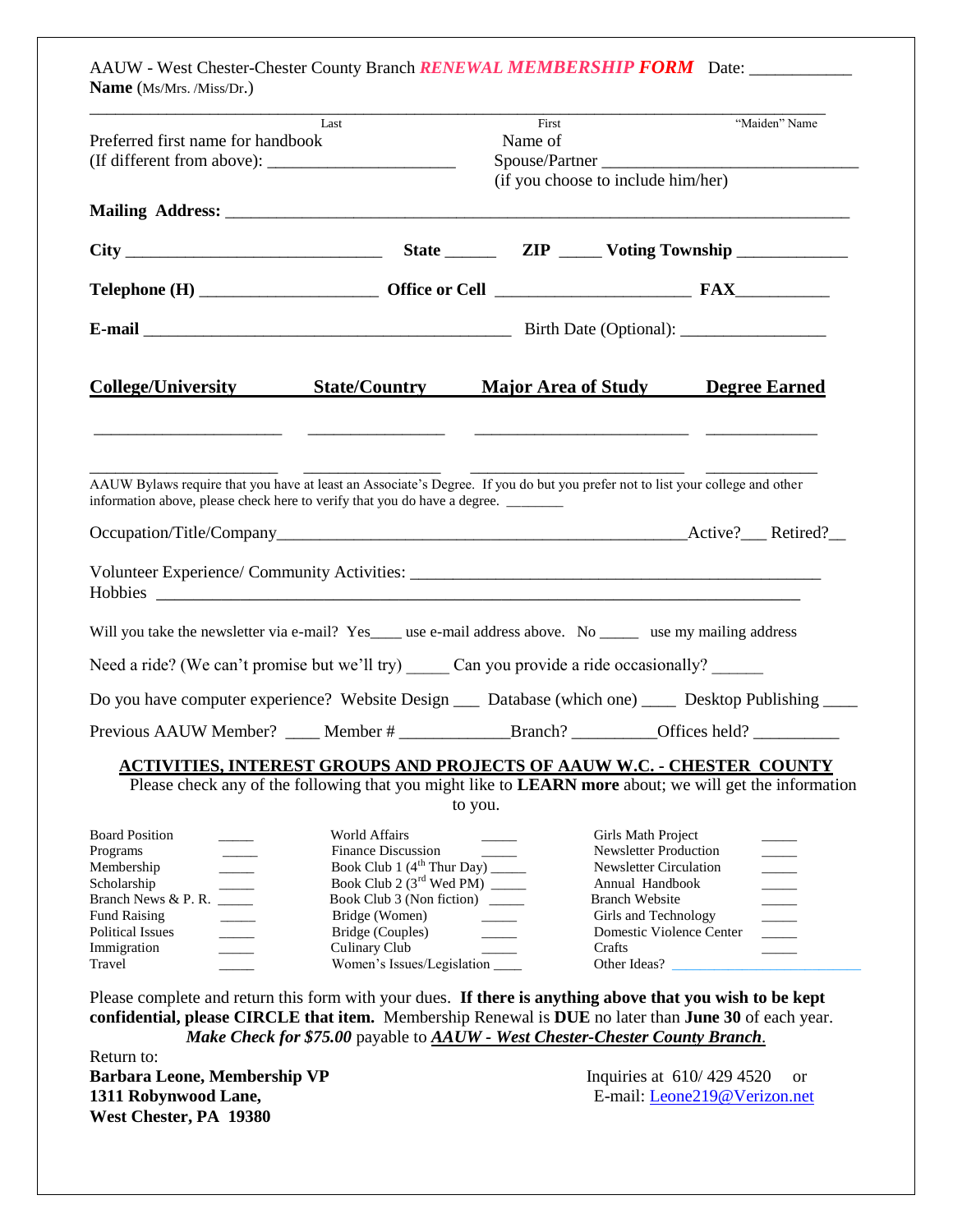# **Branch Board Meetings**

All Board meetings are open to the membership and are held at the Women's Center at West Chester University. Meetings begin at 7:15 pm, are over by 9, and are usually on the first Tuesday of the month. Upcoming: Tuesday, May  $1<sup>st</sup>$ .

## **Special Interest Groups**

Couples Bridge

Meets the  $3<sup>rd</sup>$  Saturday evening monthly at a member's home. We are a social group and welcome all who like to play. Contact the chair, Carol Habig, at 610-431-9987 or e-mail her at [whabig@verizon.net.](mailto:whabig@verizon.net)

**Lit I, Afternoon Book Discussion**: Meets on the  $4<sup>th</sup>$  Thursday. The Lit I book group will meet on May  $24^{\text{th}}$ , at 1:00 pm, for refreshments to discuss *Tinkers* by Paul Harding. *Tinkers* is an elegiac meditation on love, loss, illness, faith, and the fierce beauty of nature. The hostess is Elaine Burgess, 610-383-7018. Please let Elaine know if you plan to attend.

**Lit II, Fiction and Non-Fiction:** Meets the 3rd Wednesday of each month.

For the May  $16<sup>th</sup>$  meeting, the book selection will be *The Paris Wife* by Paula McLain and/or *A Moveable Feast* by Ernest Hemingway. Leader: Phyllis Dunn; Hostess: Marie Dunn.

New members are always welcome, and can join the group by contacting Donna Eaves at [610-692-5277](tel:/610-692-5277) or [deaves@live.com.](mailto:deaves@live.com)

### **Lit III, Monday Evening Nonfiction Book**

**Group:** The Non-Fiction Book Group will hold its next discussion Monday, May 14, 2012 at the Magnolia Grill, Chester County Book Company, West Goshen Shopping Center, at 7:00 PM. The discussion book is *Nothing Daunted; The Unexpected Education of Two Society Girls in the West* by Dorothy Wickenden. Please check area libraries for a copy of the book and note the change to the second Monday of the month. You may call Paula McGinness for more information, 610- 942-4852 (home) or 610-273-3303 (work).

#### **Finance Discussion Group**

The Finance Discussion Group meets on the 4th Wednesday of each month at 7:00 p.m. Participants are invited to bring related articles. For information contact: Leslie Olson, 610- 793-2938 or olsonfour@verizon.net.

### **FIG (Food Interest Group)**

Dining around, usually at a member's home. This group is co-ed, singles welcome. Each member brings a dinner item. The group meets the 2nd Saturday of each month. If interested please contact Betty Bradford at 610-363-7974; [wdbrad@comcast.net](mailto:wdbrad@comcast.net) 

### **Great Decisions**

The Great Decisions will meet on May 12, 1:30 p.m. The topic is *Cybersecurity*. Leader: Carla Grot. For more information contact Jacky Page at  $610-359-9887$  or martin  $page@msn.com$ .

### **TIG (Travel Interest Group):** *AAUW TIGers*

The Travel Interest Group is composed of those who like to go on day trips. Trips are open to all members and guests; space may be limited. Please call or email Sue Johnston (610-363- 8535, sueearlj@verizon.net) if you are interested.



*Unless you are a brand new member who joined AAUW since January of this year, your membership will expire on June 30th! Don't miss out --- please fill out the enclosed renewal form and return it with your check as indicated*.